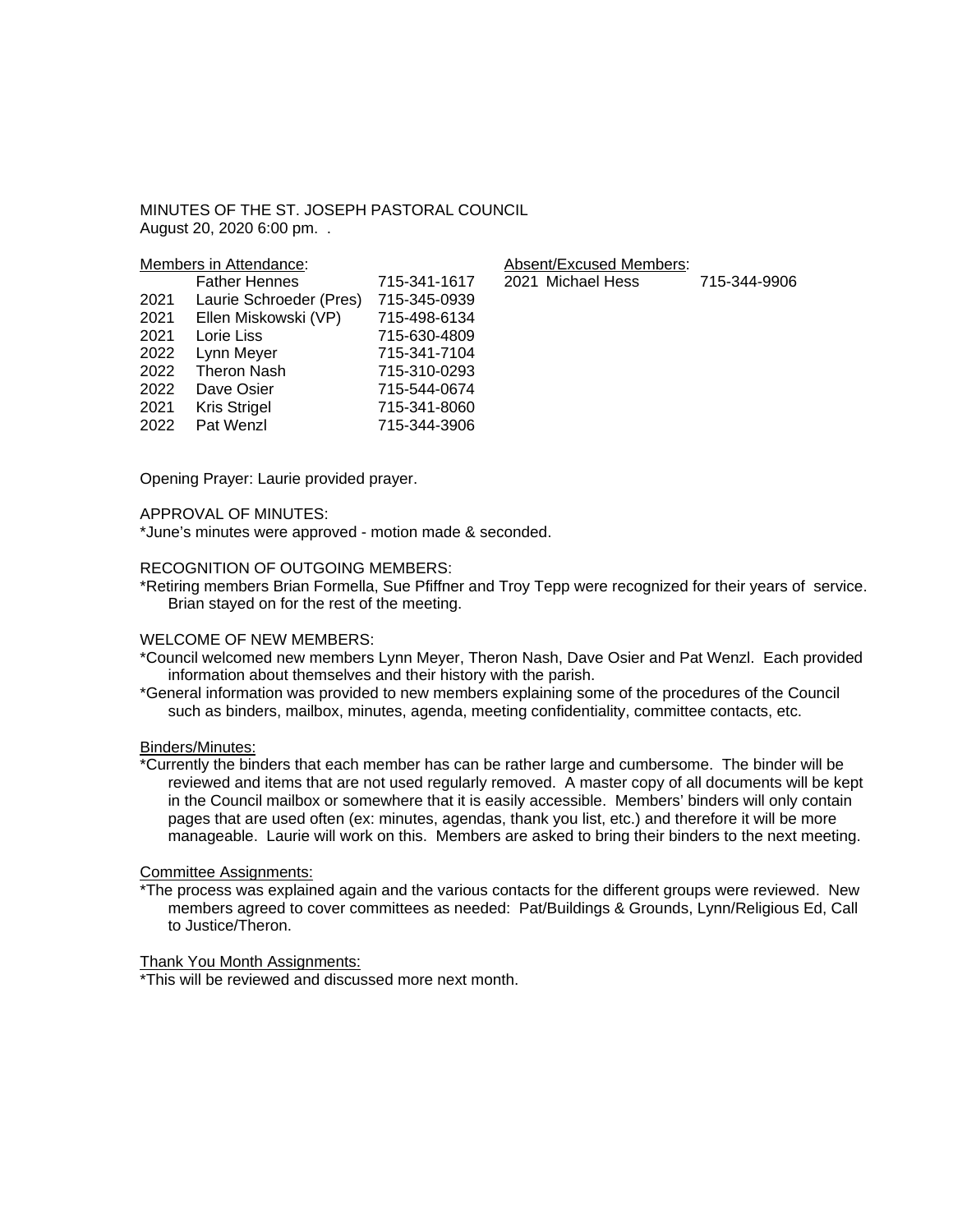## OLD BUSINESS:

### Mass and Live Streaming:

\*Father reports that there were some issues with technology but most of the bugs have been worked out with the system. Multiple things need to take place for the streaming to happen with Father doing the set-up every weekend. Currently there are 75-125 hits to the parish website and YouTube weekly which includes people from outside the parish as well as members. The use of Flocknote was discussed as a text messaging/email tool. Faith Formation/CCD/Religious Ed are checking into using this and it will be moved on to the parish if it works well.

### Safety Plan Update – Troy:

\*The document has been completed and approved. It was designed for parish emergency and preparedness. Copies will be kept in Council members' binders, in the office and in the sacristy. An electronic copy will be maintained on the parish's Google account to allow for easy access and updating. No formal training will be done but it will be covered verbally with groups such as parish staff, picnic chairs, ushers (Sacred Worship will coordinate) and others as needed. Council will review the documents annually and update as needed. More plans will be discussed at next month's meeting.

## PCS Rep:

\*Father has not had a chance to contact candidates yet. An update will be provided at next month's meeting.

### Buildings & Grounds Update:

\*Items completed or being worked on, replacement of basement door, stairwell down to landing/basement, repair of church lights/wiring, bell tower louvres, and valve for new bell.

### Jefferson School Parking:

\*An additional fifteen spots of the parking lot have been dedicated for school use. The contract with the school was updated with Brian's assistance.

## NEW BUSINESS

#### Bell for Bell Tower – Father Lyle Memorial:

\*Father Lyle's memorial has been established part of which will add a third bell to the tower. Joanne Kronebusch is doing most of the legwork for the project. Memorial money will be used to pay for this and money from Father Lyle's estate.

#### Binders:

\*Laurie had explained these earlier in meeting. Minutes/agenda are kept three years. Most tenured members agree that they do not use most of the binder contents often. Everyone was asked to bring their binders to the next meeting. The binders will be updated to hold items that are used regularly making it more streamlined for members. Master copies will be kept in the meeting room, the office, possibly online and other locations as needed.

#### Meeting Schedule:

\*Currently the Council meets the third Thursday of the month. A change is this schedule was discussed. .

## Footprint Committee:

\*This committee was put on hold due to COVID and the need to focus on the other needs of the parish to get things up and running again. Father would like to see the meeting plans start up again. This group would review topics such as space use and the needs of the parish among other topics. It was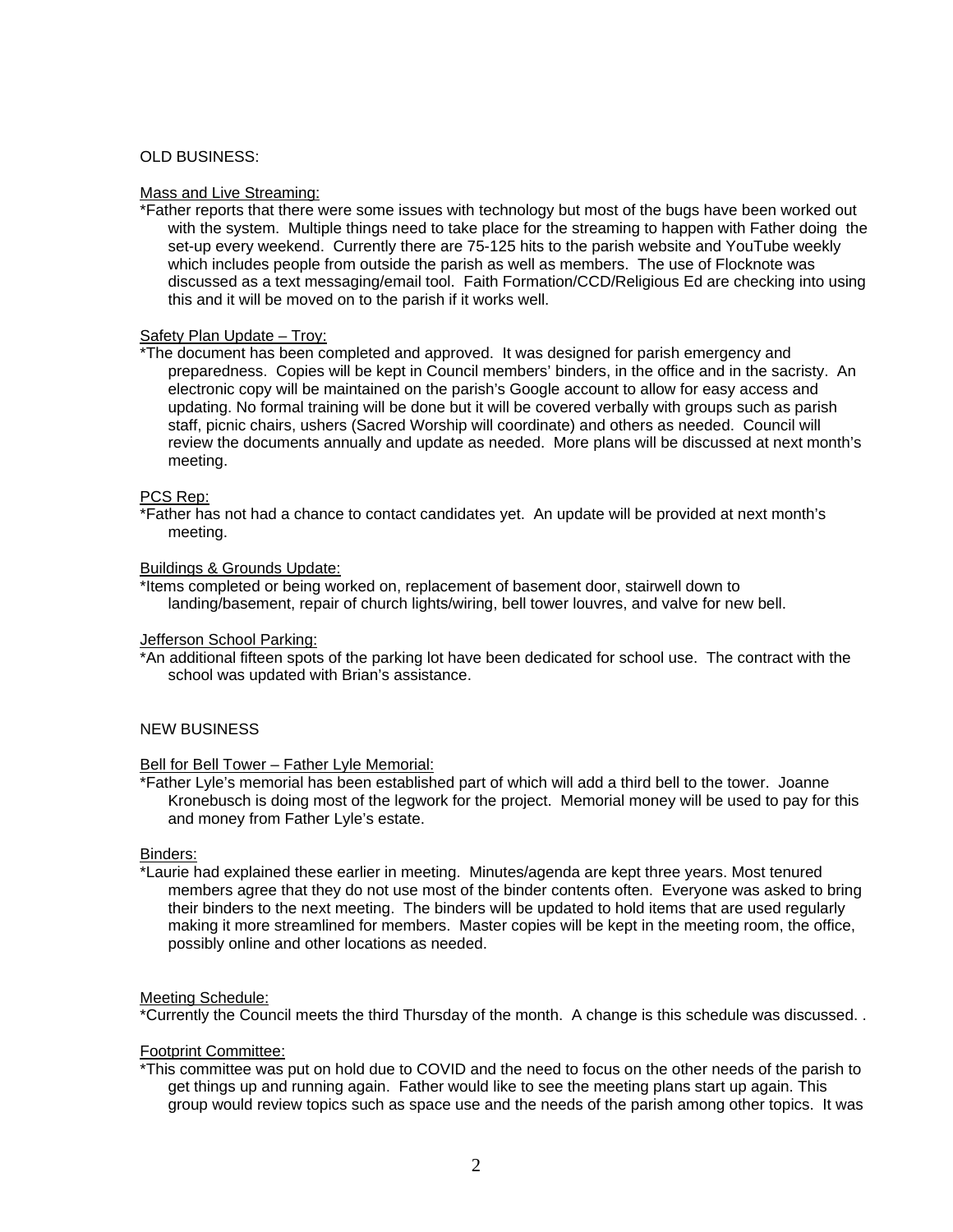agreed that the notes from the Listening Sessions be located and reviewed. Father would like the committee to consist of two members each from Parish Council, Finance Council, Buildings & Grounds and the Vision Committee from a few years ago. Lorie and Kris agreed to be the representatives for this Council. Pat mentioned that the Vatican recently published instructions entitled *Parish Reform and Diocesan Restructuring*. Father has already been reviewing these and will bring a copy to the next meeting if he feels it will be useful to the group.

### Christmas Baskets:

\*It was explained to new members that Council generally donates to the holiday basket drive. Members who are willing to give can contribute. This will be discussed further at the next meeting.

### Other New Business:

Various topics were brought up and were discussed. Most are listed below:

- \*An update of the directory was suggested as the last one was done in 2015. This will be considered after COVID issues are resolved. A subcommittee will need to be formed.
- \*Mission plans for March 2021 may lead to cancellation of the event due to COVID. The decision is pending but today would be the last day to cancel the planned speaker. The possibility of rolling the event over if it is not held is being discussed but speaker would have to agree to this. \*Confirmation will be held November 1<sup>st</sup> St. Stephens. Bishop will not attend.
- \*The idea of the parish doing something regarding the upcoming election was discussed. While the Church cannot express approval of one candidate over another, it can encourage members to remember to vote on election day. This can be done in the bulletin or online. Also, the Diocese has some guidelines for Catholic voters. As a reminder, this will need to be done soon to reach the many who are voting by absentee ballot before they send in their forms.

COMMUNICATIONS/THANKS YOU NOTES: Aug, Sept. Oct. \*These will be reviewed at next month's meeting.

#### COMMITTEE REPORTS

Religious Education Report (Sue):

Parish Family Life Committee (Mary):

Buildings & Grounds (Troy):

Parish Education (Mike):

Call to Justice Committee (Brian):

Sacred Worship Committee (Ellen):

Communication Committee (Kris):

Pacelli Catholic Schools (PCS) (Laurie):

NEXT MEETING:

Date: Thursday, September 17 at 6:00 pm.

Volunteer for prayer: ???

Thank You List – These will be emailed to members to review & discussed at next meeting.

Agenda items: Mass update – how are things going, thank you list, PCS rep, procedures for Safety Plan finalized, bell for tower, binder update, Footprint Committee.